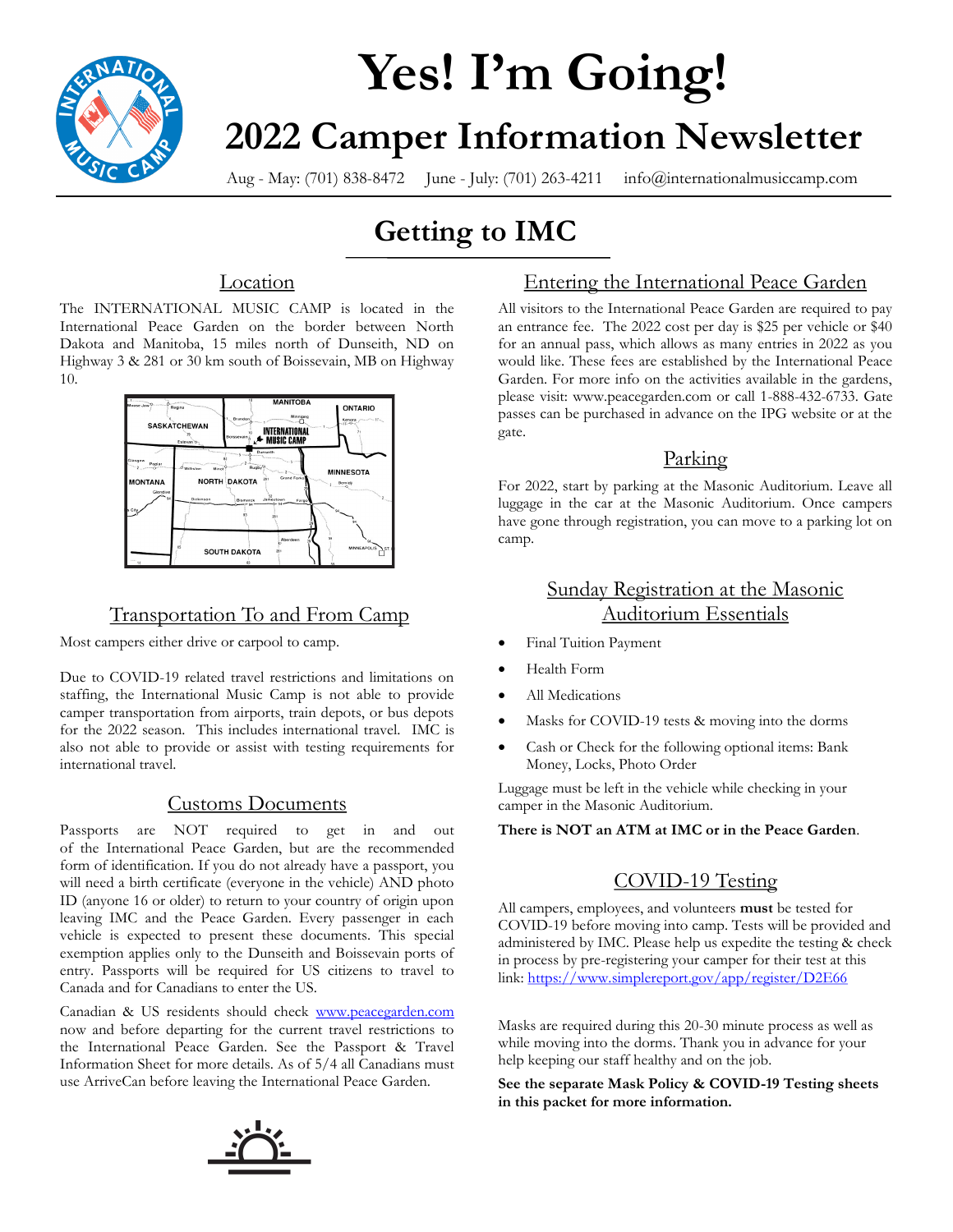# **Camper Information**

#### Camper Sunday Schedule

- 12:30 3:00 pm COVID-19 Testing & Registration at the Masonic Auditorium
- 3:30 pm Camper-only meeting in dorms
- 4:00 pm Placement Auditions and 1st Session Meetings
- 6:00 pm Evening Meal
- 7:00 pm Evening Meeting
- 9:30 pm Call to Quarters

#### Housing

Campers are housed in open dormitories and cabins. All room assignments and roommate requests are made when the registration is received. Requests are held for two weeks.

Each camper must bring their own sheets, blankets, pillow, sleeping bag, etc. (unless they arrive by plane). Evenings are cool so sleeping bags are an excellent choice. Campers will also need to bring their own towels, toiletries, and personal items. All campers are expected to help with dorm cleaning duties in the morning.



# Meals

Meals are served in the camp dining hall. The first meal of each session will be the 6:00 pm Sunday evening meal following auditions or first classes. **Campers with dietary concerns (vegetarian, food allergies, etc.) should contact the camp at least 2 weeks prior to arriving to confirm that the Food Service Coordinator is aware of the nature and severity of the allergies.** 

Campers either arriving the day before their session begins or departing the day after their session ends will be charged an additional \$15 USD for meals and supervision. Campers staying for consecutive sessions will not be charged for Saturday nights between weeks. Please let the office know in advance if you need to drop off your camper early.

#### **Concessions**

Located in the front of the Dining Hall, the Concession Stand has numerous sweet treats and salty snacks as well as beverages and frozen treats available for purchase throughout the day. Located across the parking lot from

the Dining Hall, the Allegro Shop is full of IMC gear from shirts to sunglasses to hoodies and more! Both the Concession Stand and the Allegro Shop accept US and Canadian cash and the Allegro Shop accepts checks in US Funds, Visa, and Mastercard.

#### Health Information

All Campers at IMC must turn in an updated 2022 Health Form before attending camp. Completed health forms should be turned into IMC two weeks prior to arriving at camp. Campers who do not have a completed health form will not be allowed to stay at IMC. If you have misplaced your health form, a digital copy may be found on the camp website.

Campers should be in good health upon arriving at camp, as programs can be physically demanding. Campers exposed to a contagious disease prior to camp should contact the camp in order to be rescheduled for a different session by noon on the Sunday of registration. Campers will be asked questions regarding COVID-19 at registration on Sunday.

In compliance with the American Camp Association Standards, all prescription and over the counter medications will be stored in the Nurse's Station and are to be dispensed by the Camp Nurse. Exceptions to this rule include: asthma medications (such as inhalers) and Epi-pens for allergic reactions. Please have all your medications with you during registration on Sunday, as they will be checked into the Nurse at that time.

Campers coming to camp with Epi-pens must carry them at all times. Due to the distance from the camp to the nearest emergency facility, it is recommended that two or more Epi-pens be brought to camp. The Camp Nurse and the camper's dean should be notified of campers with Epi-pens.

Each camper should bring a reusable water bottle (also available for purchase at the concession stand & Allegro Shop). IMC recommends everyone consume adequate fluids while at camp, especially during periods of high heat, humidity, and/or activity.

**NUT FREE ZONE: The International Music Camp is completely NUT FREE. Many campers and staff have life-threatening nut allergies and our proximity to emergency facilities may not allow adequate treatment of a reaction. No nuts, peanut butter, or nut products are allowed anywhere on camp property. Please double check ALL ingredients before bringing food to camp!**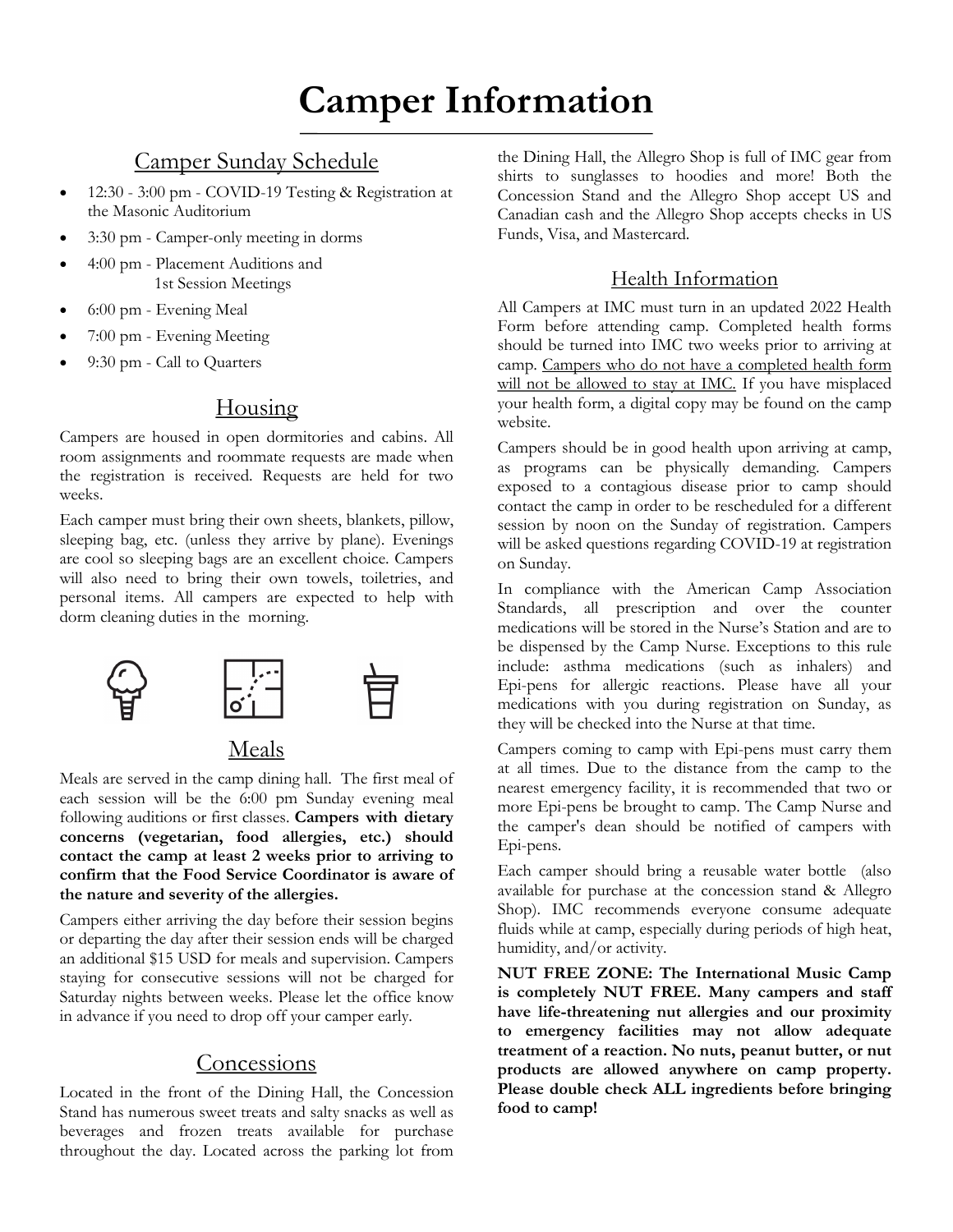# Daily Dress Code

Proper dress should be worn at all times. Casual clothing in good taste is allowed for daily classes. Clothing with inappropriate exposure is not allowed. Crop tops, one-shoulder shirts, and tube tops are not allowed to be worn on their own. Undergarments should not be visible at any time. When in doubt, leave it at home.

Shorts and skirts should be modest and in good taste. Shorts must be as long as your thumbs when your arms are at your sides and skirts must be as long as your fingertips. All dress code concerns are subject to approval by Dorm Deans and the Dean of Student Activities. Shoes must be worn at all times outside of the dorms.

Come prepared for all weather; a variety of weather can happen in the Turtle Mountains in a week.

All campers are expected to be well-groomed at all times. This includes clothing, hair, and personal cleanliness.



#### Performance Dress

The uniform dress for Saturday performances and formal pictures varies from program to program.

#### **Band, Jazz Band, Choir, Orchestra, World Percussion, and Handbells**

Black pants (no jeans) or long black skirt, plain white dress shirt, and black dress shoes. No flip-flops.

#### **Dance, Garage Band, Musical Theatre, and Drama**

See specific information enclosed in this packet.

**All other programs require a semi-dressy outfit for the final performance.**

# Other Items to Bring

- A watch (cell phones are not allowed on camp)
- A raincoat or umbrella
- Shoes that can get wet
- A semi-dressy outfit for Faculty Recital Night
- A warm jacket
- Good shoes for walking
- Insect repellant
- Bedding, a towel, and toiletries
- iPod w/headphones or e-reader are okay but should stay in the dorm.
- Masks for COVID-19 Testing & Moving into and out of the dorms.

**IMC is not responsible for lost or stolen items.**

# Instruments and Instructional Materials

All instrumental campers must bring their own instrument. If you play a school instrument, make the necessary arrangements to bring the instrument with you. Pianos are provided. Some large instruments are available for rental to campers traveling via plane, train, or bus. Have your instrument in good working order prior to arrival.

**Brass & String Players** bring any available mutes.

**Reed Players** bring an ample supply of reeds and/or tools for adjusting and making reeds if you already own them.

**Percussionists** bring sticks and mallets for all the instruments you wish to study. Please bring a practice pad for private practice.

**Garage or Jazz Band Drummers** must bring their own drum set.

**Electric Guitar & Bass Players** must bring all amps and cords necessary. Please clearly label these items to prevent loss.

Please contact the IMC office if an instrument rental is required. Any campers using IMC instruments will be charged a \$50 USD user fee, and the camper will be charged for any damages incurred. All rental arrangements must be made in advance. Priority is given to those flying to camp.

A repair shop is available for emergency repairs only. Campers will be charged for parts and other accessories.

Campers should bring an instruction book and a solo that they are presently working on or a piece that they would like to study for private lessons and private practice periods. They should also bring a notebook, pencils, and staff-lined paper. Music staff paper may be purchased at the Concession Stand, if needed.



# What NOT to Bring

- Nuts, nut products, or anything containing nuts
- Cell phones (not allowed on camp)
- Strongly scented cologne, perfumes, deodorants, lotions, etc.
- Skateboards, rollerblades, etc.
- **Stereos**
- Valuable jewelry or technology
- Laptops or tablets (unless needed for your program)